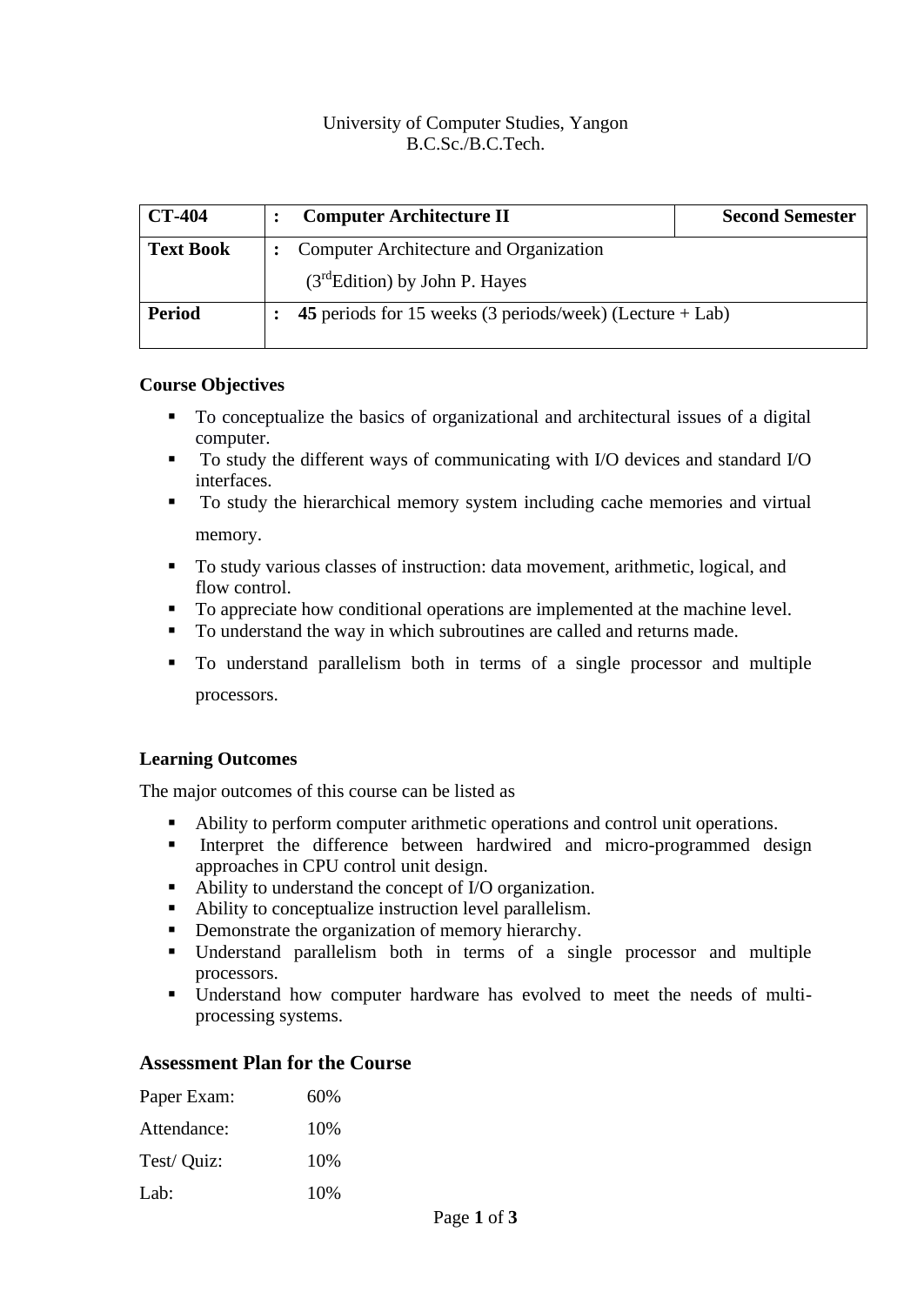# **Tentative Lecture Plan**

| No.              | <b>Chapter</b>   |                               | Page    | <b>Period</b>  | <b>Examples and</b>    |
|------------------|------------------|-------------------------------|---------|----------------|------------------------|
|                  |                  |                               |         |                | <b>Problems</b>        |
|                  | <b>Chapter 5</b> | <b>Control Design</b>         | 332-399 | 16             |                        |
| 1.               | 5.2              | Microprogrammed Control       | 332-343 | 3              | Eg. 5.4                |
|                  | 5.2.1            | <b>Basic Concepts</b>         |         |                |                        |
| 2.               | 5.2.2            | Multiplier Control Unit       | 344-353 | 3              | Eg. 5.5                |
| $\overline{3}$ . | 5.2.3            | <b>CPU Control Unit</b>       | 354-364 | 3              | Eg. 5.6                |
| 4.               | 5.3              | Pipeline Control              | 364-371 | $\overline{2}$ | Eg. 5.7                |
|                  | 5.3.1            | <b>Instruction Pipelines</b>  |         |                |                        |
| 5.               | 5.3.2            | Pipeline Performance          | 371-383 | 3              | Eg. 5.8                |
|                  |                  |                               |         |                | Prob. 5.22 to 26       |
| 6.               | 5.3.3            | <b>Superscalar Processing</b> | 384-390 | $\overline{2}$ |                        |
|                  | <b>Chapter 6</b> | <b>Memory Organization</b>    | 400-478 | 20             |                        |
| 7.               | 6.1              | Memory Technology             | 400-418 | 5              | Eg. 6.1, 6.2           |
|                  | 6.1.1            | <b>Memory Device</b>          |         |                | Prob. 6.1,4,5          |
|                  |                  | Characteristics               |         |                | Prob. 6.6, 7, 8, 9, 12 |
|                  | 6.1.2            | <b>Random Access Memories</b> |         |                |                        |
| 8.               | 6.1.3            | <b>Serial Access Memories</b> | 418-425 | $\overline{3}$ | Eg. 6.3                |
|                  |                  |                               |         |                | Prob. 6.14, 15         |
| 9.               | 6.2              | <b>Memory Systems</b>         | 426-442 | $\overline{4}$ | Eg. 6.4, 6.5           |
|                  | 6.2.1            | <b>Multilevel Memories</b>    |         |                | Prob. 6. 23 to 26      |
|                  | 6.2.2            | <b>Address Translation</b>    |         |                |                        |
| 10.              | 6.2.3            | Memory Allocation             | 443-452 | 3              | Eg. 6.6, 6.7           |
| 11.              | 6.3              | Caches                        | 452-456 | $\overline{2}$ | Prob. 6.30             |
|                  | 6.3.1            | <b>Main Features</b>          |         |                |                        |
| 12.              | 6.3.2            | <b>Address Mapping</b>        | 457-471 | 3              | Eg. 6.8 to 6.10        |
|                  | 6.3.3            | Structure versus              |         |                |                        |
|                  |                  | Performance                   |         |                |                        |
|                  | <b>Chapter 7</b> | <b>System Organization</b>    |         | $\overline{7}$ |                        |
| 13.              | 7.1              | <b>Communication Methods</b>  | 480-491 | $\mathbf{1}$   | Eg. 7.1                |
|                  | 7.1.1            | <b>Basic Concepts</b>         |         |                |                        |